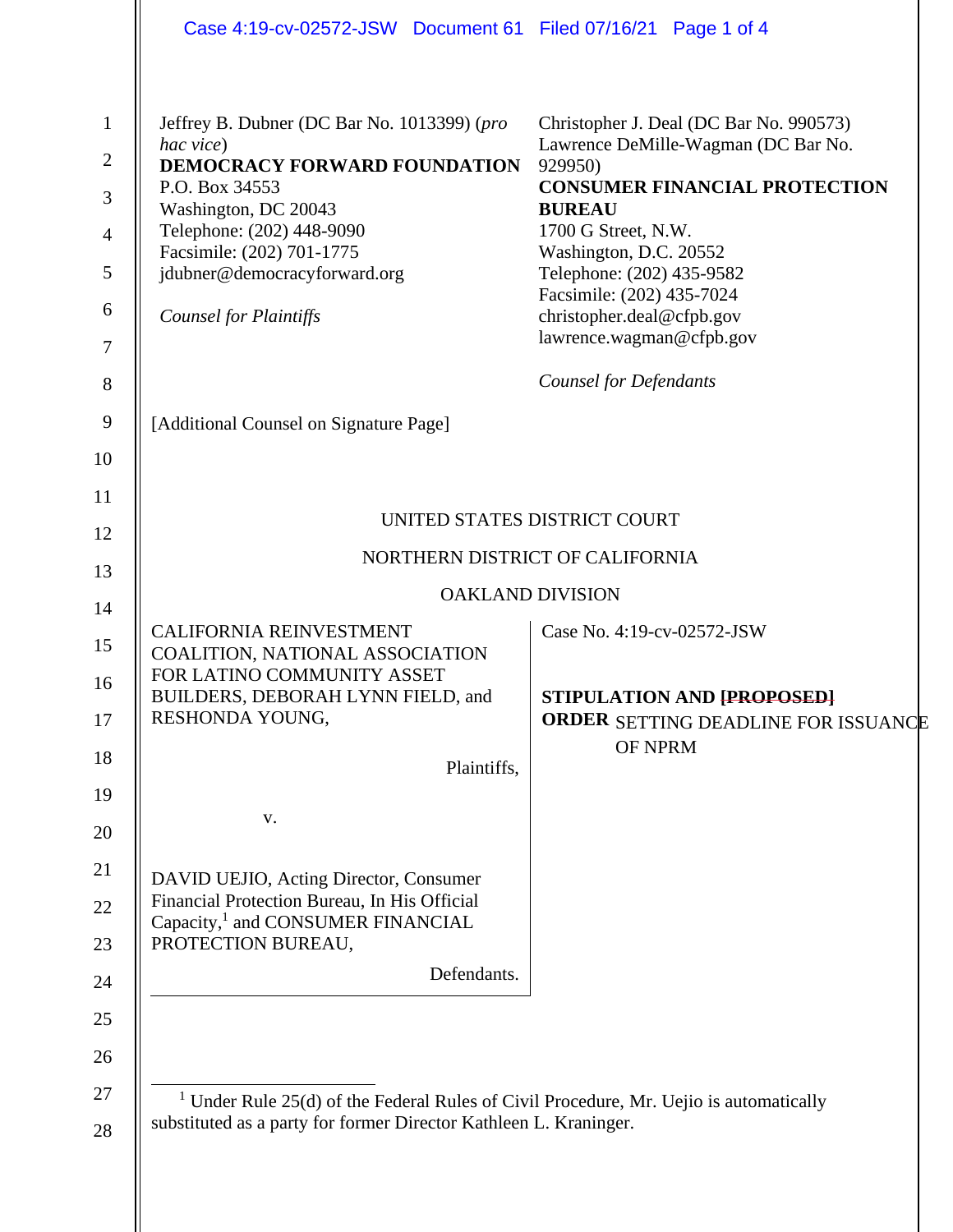## Case 4:19-cv-02572-JSW Document 61 Filed 07/16/21 Page 2 of 4

| $\mathbf{1}$   | Consistent with Paragraph 5 of the Parties' Stipulated Settlement Agreement, which the             |                                                                                       |  |
|----------------|----------------------------------------------------------------------------------------------------|---------------------------------------------------------------------------------------|--|
| $\overline{2}$ | Court entered and approved on February 26, 2020 (ECF No. 53), the Parties hereby stipulate that    |                                                                                       |  |
| 3              | September 30, 2021 is an appropriate deadline under the agreement for issuance of the Section 1071 |                                                                                       |  |
| $\overline{4}$ | NPRM. Accordingly, the parties request that the Court enter that deadline pursuant to Paragraph 5. |                                                                                       |  |
| 5              |                                                                                                    |                                                                                       |  |
|                |                                                                                                    |                                                                                       |  |
| 6              | DATED: July 16, 2021                                                                               | Respectfully submitted,                                                               |  |
| 7              |                                                                                                    | DEMOCRACY FORWARD FOUNDATION                                                          |  |
| 8              |                                                                                                    | /s/ Jeffrey B. Dubner                                                                 |  |
| 9              |                                                                                                    | Jeffrey B. Dubner (DC Bar No. 1013399) (pro hac vice)<br>DEMOCRACY FORWARD FOUNDATION |  |
| 10             |                                                                                                    | P.O. Box 34553                                                                        |  |
|                |                                                                                                    | Washington, DC 20043                                                                  |  |
| 11             |                                                                                                    | Telephone: (202) 448-9090<br>Facsimile: (202) 701-1775                                |  |
| 12             |                                                                                                    | jdubner@democracyforward.org                                                          |  |
| 13             |                                                                                                    |                                                                                       |  |
|                |                                                                                                    | Shana E. Scarlett (SBN 217895)                                                        |  |
| 14             |                                                                                                    | Benjamin J. Siegel (SBN 256260)                                                       |  |
| 15             |                                                                                                    | HAGENS BERMAN SOBOL SHAPIRO LLP                                                       |  |
|                |                                                                                                    | 715 Hearst Avenue, Suite 202<br>Berkeley, CA 94710                                    |  |
| 16             |                                                                                                    | Telephone: (510) 725-3000                                                             |  |
|                |                                                                                                    | Facsimile: (510) 725-3001                                                             |  |
| 17             |                                                                                                    | shanas@hbsslaw.com                                                                    |  |
| 18             |                                                                                                    | bens@hbsslaw.com                                                                      |  |
| 19             |                                                                                                    | Steve W. Berman (pro hac vice)                                                        |  |
| 20             |                                                                                                    | HAGENS BERMAN SOBOL SHAPIRO LLP                                                       |  |
|                |                                                                                                    | 1301 Second Avenue, Suite 2000                                                        |  |
| 21             |                                                                                                    | Seattle, WA 98101                                                                     |  |
| 22             |                                                                                                    | Telephone: (206) 623-7292<br>Facsimile: (206) 623-0594                                |  |
|                |                                                                                                    | steve@hbsslaw.com                                                                     |  |
| 23             |                                                                                                    |                                                                                       |  |
| 24             |                                                                                                    | <b>Counsel for Plaintiffs</b>                                                         |  |
| 25             |                                                                                                    |                                                                                       |  |
| 26             |                                                                                                    |                                                                                       |  |
| 27             |                                                                                                    |                                                                                       |  |
| 28             |                                                                                                    |                                                                                       |  |
|                | STIPULATION AND [PROPOSED] ORDER - 1<br>Case No.: 4:19-cv-02572-JSW                                |                                                                                       |  |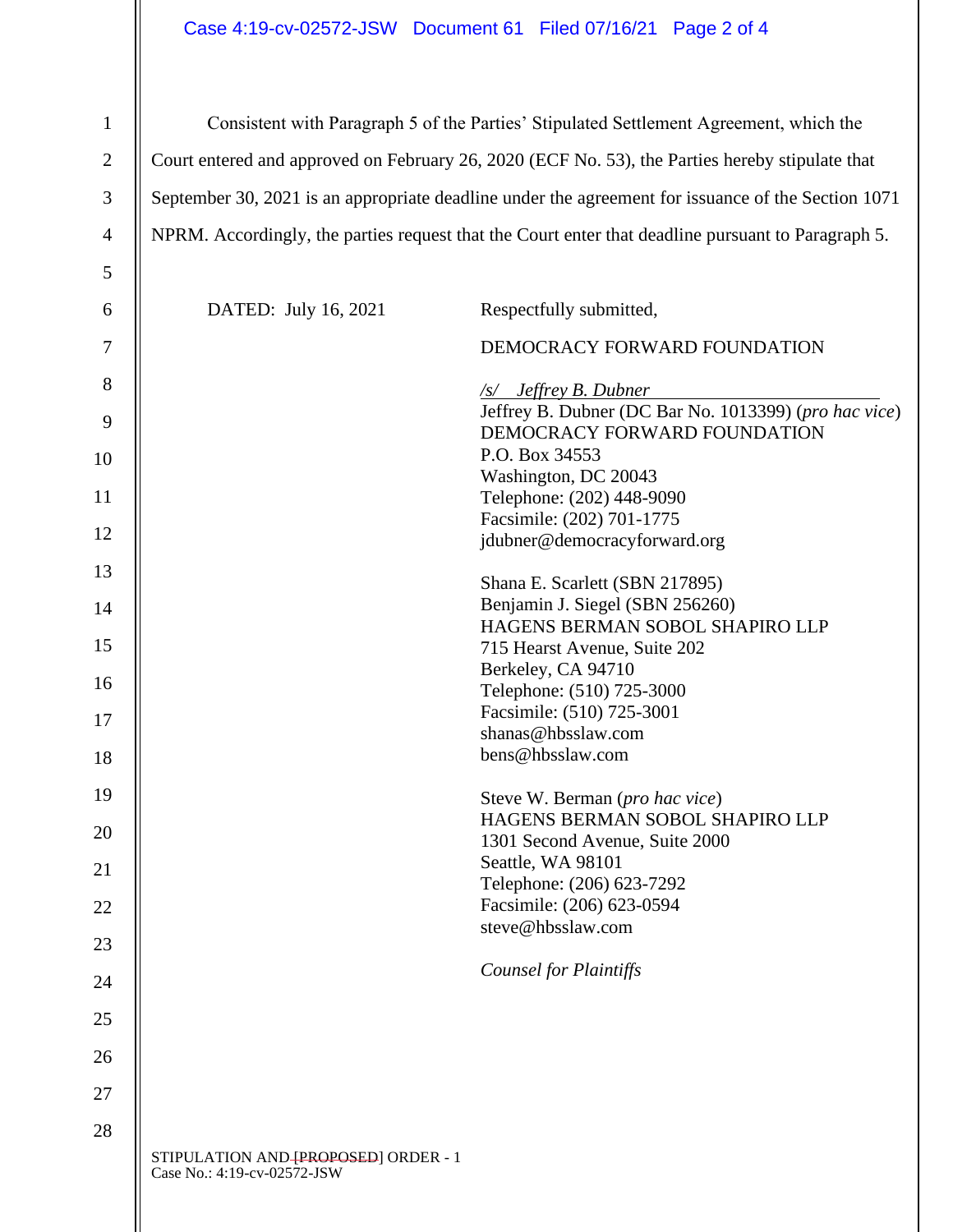|                | Case 4:19-cv-02572-JSW Document 61 Filed 07/16/21 Page 3 of 4                                     |  |  |  |
|----------------|---------------------------------------------------------------------------------------------------|--|--|--|
| 1              | CONSUMER FINANCIAL PROTECTION BUREAU                                                              |  |  |  |
| $\overline{2}$ |                                                                                                   |  |  |  |
| 3              | $\sqrt{s}$ Christopher J. Deal<br>Christopher J. Deal (DC Bar No. 990573)                         |  |  |  |
| $\overline{4}$ | Lawrence DeMille-Wagman<br>(DC Bar No. 929950)                                                    |  |  |  |
| 5              | CONSUMER FINANCIAL PROTECTION BUREAU                                                              |  |  |  |
| 6              | 1700 G Street, N.W.<br>Washington, D.C. 20552                                                     |  |  |  |
|                | Telephone: (202) 435-9582<br>Facsimile: (202) 435-7024                                            |  |  |  |
| 7              | christopher.deal@cfpb.gov<br>lawrence.wagman@cfpb.gov                                             |  |  |  |
| 8              |                                                                                                   |  |  |  |
| 9              | <b>Counsel for Defendants</b>                                                                     |  |  |  |
| 10             |                                                                                                   |  |  |  |
| 11             | ATTESTATION PURSUANT TO CIVIL LOCAL RULE 5-1(I)(3)                                                |  |  |  |
| 12             | Pursuant to Civil Local Rule $5-1(i)(3)$ , the filer of this document attests that concurrence in |  |  |  |
| 13             | the filing of this document has been obtained from the signatories above.                         |  |  |  |
| 14             | /s/ Jeffrey B. Dubner<br><b>JEFFREY DUBNER</b>                                                    |  |  |  |
| 15             |                                                                                                   |  |  |  |
| 16             |                                                                                                   |  |  |  |
| 17             |                                                                                                   |  |  |  |
| 18             |                                                                                                   |  |  |  |
| 19             |                                                                                                   |  |  |  |
| 20             |                                                                                                   |  |  |  |
| 21             |                                                                                                   |  |  |  |
| 22             |                                                                                                   |  |  |  |
| 23             |                                                                                                   |  |  |  |
| 24             |                                                                                                   |  |  |  |
| 25             |                                                                                                   |  |  |  |
| 26             |                                                                                                   |  |  |  |
| 27             |                                                                                                   |  |  |  |
| 28             |                                                                                                   |  |  |  |
|                | STIPULATION AND [PROPOSED]-ORDER - 2<br>Case No.: 4:19-cv-02572-JSW                               |  |  |  |